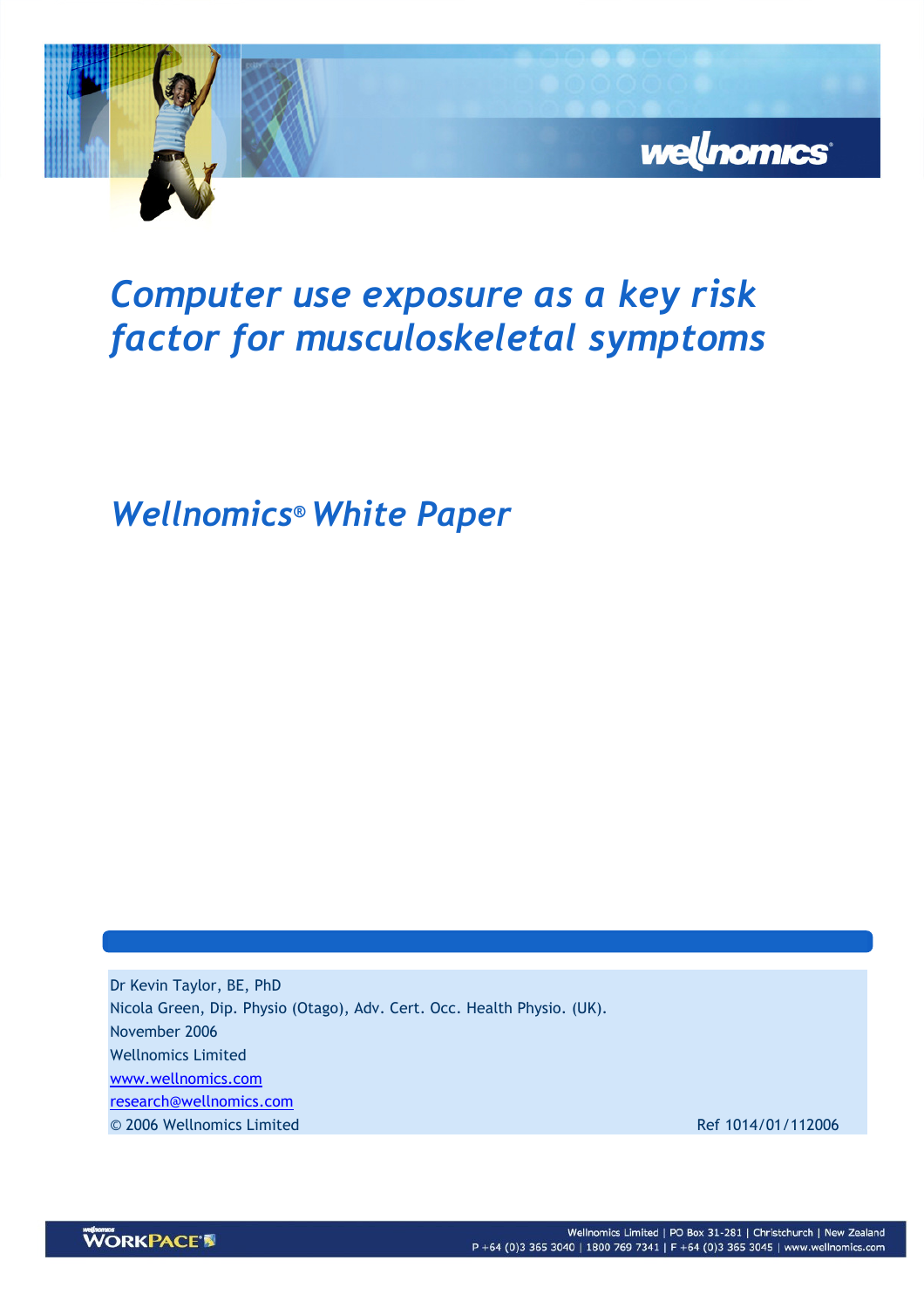

## Introduction

Computer use is increasingly regarded as an important risk factor for the development of musculoskeletal symptoms amongst office workers.

Until recently computer use exposure has been difficult to measure, with researchers relying upon selfreported estimates from user questionnaires. Consequently, only scientific researchers have gone to the effort of measuring exposure levels in specific studies on computer use. With the introduction of software monitoring tools like Wellnomics WorkPace® this is now changing with organisations now able to easily and accurately monitor levels of computer use exposure across their office workers.

This paper summarises some of the recently published evidence linking computer use exposure with musculoskeletal symptoms amongst office workers. Evidence points to a dose-response relationship - the higher the level of computer use, the higher the risk of symptoms – and to a higher risk from mouse use in particular.

## Evidence for a dose–response relationship between computer use and symptoms

In a prospective cohort study in 2002 by Karlqvist et al<sup>1</sup> an association was found between greater than 2 hours per day of computer work, and greater than 2 hours per day of computer work without breaks at least twice per week, and neck/shoulder and elbow/forearm/hand symptoms. The duration of work with a nonkeyboard input device (e.g. a mouse) was particularly associated with symptoms for men.

A cross-sectional study of computer users by Jensen et al  $(2002)^2$  found that the duration of computer work was positively associated with neck and shoulder symptoms among women, and with hand/wrist symptoms among men. In particular mouse use among intensive computer users was associated with symptoms in the hand/wrist and shoulder regions, with the authors concluding

"The duration of computer use appears critical for the reporting of musculoskeletal symptom, but a further increase in hand/wrist and shoulder symptom prevalence may be due to intensive mouse  $\overline{u}$ 

It was interesting that these associations still persisted after adjusting for the effect of psychosocial factors, with the authors further concluding

"..the differences in psychosocial exposures, such as social support or possibilities for development, between respondents using a computer for a small or large fraction of their work time could not explain the higher prevalence of symptoms amongst the intensive computer users."

Another study published in 2002 by researchers at the Dutch TNO Research Institute (Blatter and Bongers<sup>3</sup>) found that working with a computer more than 6 hours per day was associated with musculoskeletal symptoms in all body regions.

Blatter and Bongers also found that the strength of the association with symptoms was related to gender with men showing a moderate association when use was greater than 6 hours per day, and women showing moderately increased risk for greater than 4 hours per day and strongly increased risk for greater than 6 hours per day.

One of the largest longitudinal studies to date done on computer users is the Danish NUDATA study (www.nudata.dk), which used WorkPace to collect objective measurements of keyboard and mouse use across thousands of computer users.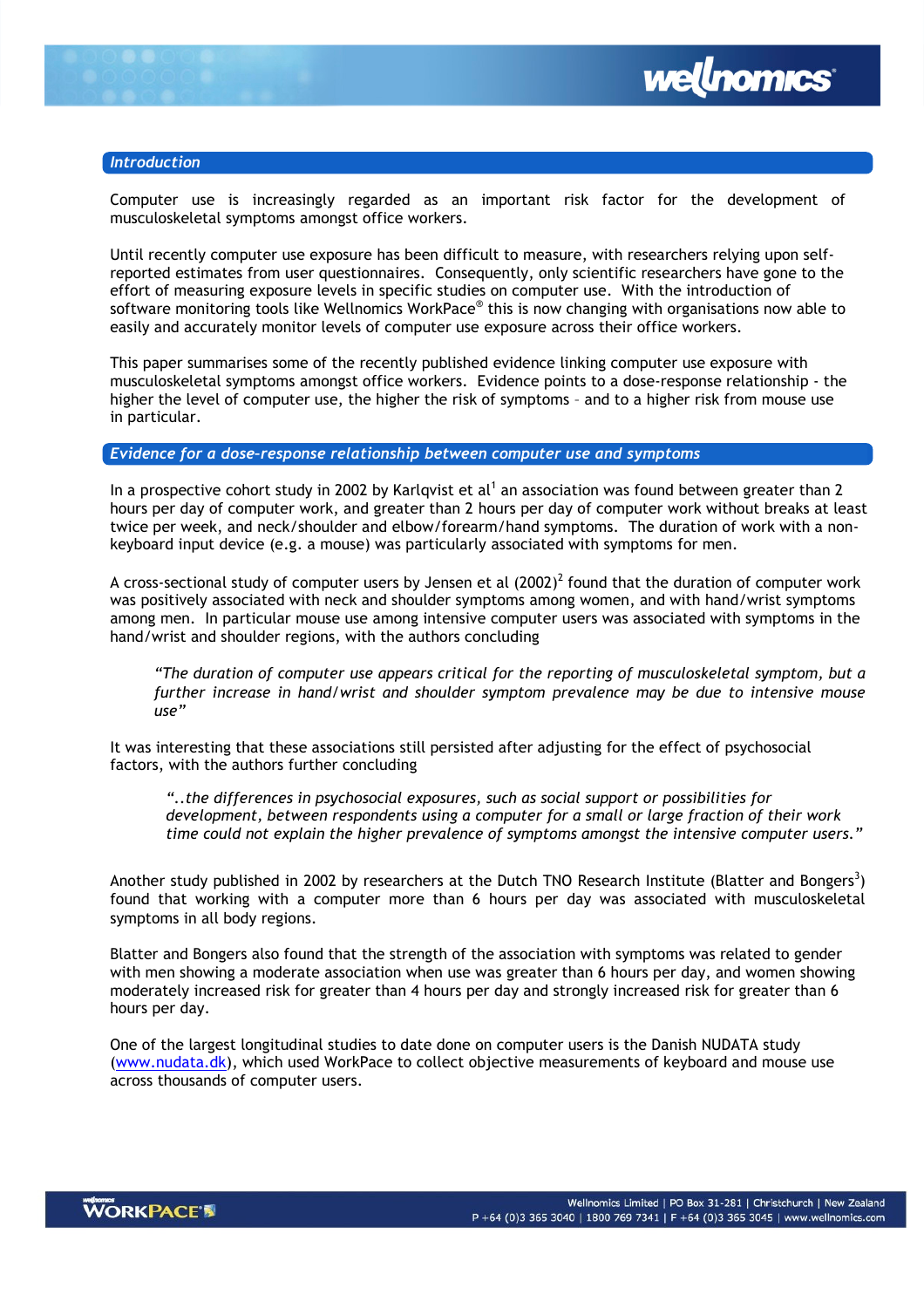

Analysis of data from this study by Andersen et al  $(2006)^4$  correlated computer use against discomfort levels measured with weekly pain questionnaires and found

**wellnomics** 

"…a mostly linear association between mouse use and elbow pain"

This linear, or 'dose-response' relationship is illustrated by the log-log chart below.



**Estimated Spline Transformation: muse.lag1** 

Andersen et al found similar results for symptoms in other upper body areas, stating

"The associations regarding the other pain outcomes showed a similar association between mouse use and pain in the shoulder, the forearm and the hand/wrist."

A number of meta-analyses have been conducted covering this topic.

One by Gerr et at (2004)<sup>5</sup> reviewed five cross-sectional studies and one prospective study. They found significant associations between daily or weekly hours of keyboard use and hand and arm musculoskeletal symptoms and disorders.

A second meta-analysis was conducted by Ijmker et al (2006)<sup>6</sup> with an overall finding of moderate evidence for the association with duration of mouse use for hand-arm symptoms and disorders. There was a doseresponse relationship found with this association i.e. there was an increase in risk as the duration of use increased. The authors concluded that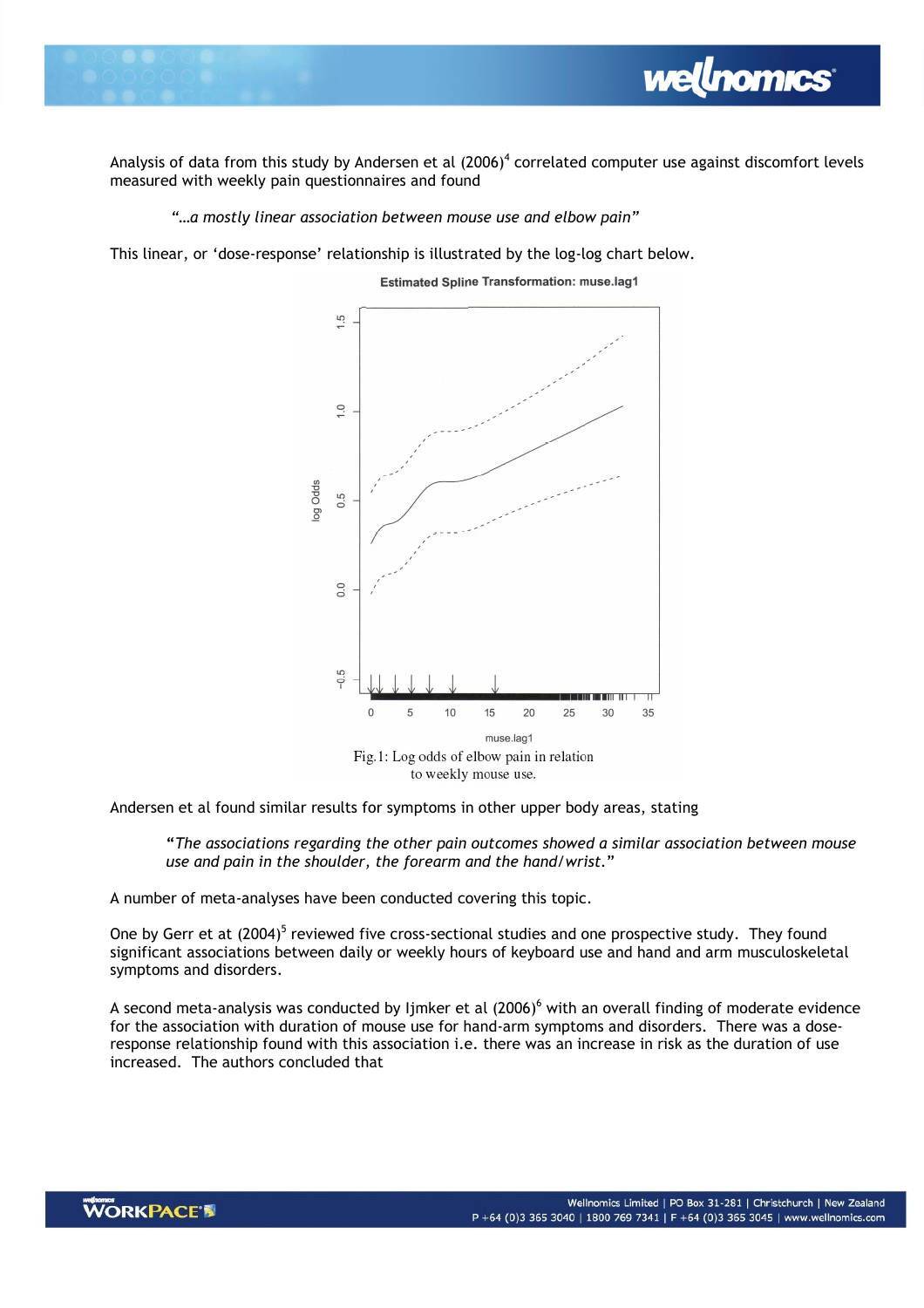



"Post-hoc comparisons showed that the duration of mouse use was overall more strongly and more consistently associated with hand-arm symptoms that other factors such as non-neutral working postures, psychosocial factors and individual factors."

A common theme in many studies appears to be the increased risk posed by mouse use in particular, which seems to be higher than keyboard use. For example, another study by Kryger et al  $(2003)^7$  found an increased risk of forearm pain was associated with use of a mouse device for more than 30 hours per week and with keyboard use more than 15 hours per week. The authors concluded that

"This study points towards duration of mouse device use and to a lesser extend keyboard use as the main work related risk factors for forearm pain"

ending with the recommendation that

'…preventive actions should include efforts to reduce weekly usage to less than 20 to 25 hours'

## **Conclusion**

Computer use and in particular mouse use is a key risk factor for musculoskeletal symptoms in office workers. Many studies have provided demonstrable evidence of a correlation between high levels of computer use and symptoms.

With it now being easy to accurately measure keyboard/mouse directly through WorkPace it is expected health and safety policies for office workers will make increasing use of this information as a guide in identifying risks and supporting an increasingly proactive approach to preventing musculoskeletal symptoms.

Accurate measurement of exposure using WorkPace

Traditionally research on computer use exposure has relied upon self-report questionnaires i.e. asking users to estimate their computer use. A number of recent studies has now shown that other methods, such as direct measurement through monitoring software such as Wellnomics WorkPace are far more accurate (Homan et al (2003) $^8$  Heinrich et al (2004) $^9$ , Blangsted et al (2004) $^{10}$ , Douwes et al (2004) $^{11}$ , Toivonen et al  $(2004)^{12}$  and Ijmker et al  $(2004)^{13}$ . WorkPace in particular has become the de-facto standard for measuring computer use, with many of these studies validating WorkPace's measurement of computer use. For example, Blangsted et al concluded that

 'The [Wellnomics WorkPace] software may be used as a valid tool to measure exposure in large epidemiological studies or to provide objective feedback on time spent at the computer and usage of keyboard and mouse…'

Accordingly, many of the new studies being conducted (such as the Danish NUDATA study, and Dutch PROMO study) have now been using WorkPace to measure exposure levels directly amongst computer users. The advantages of using WorkPace are many – with the software allowing the automated collection of accurate data on many aspects of computer use, including mouse/keyboard use, breaks and work intensity. This information can then be used to identify high risk users within the organisation.

References

 $\overline{a}$ 

<sup>&</sup>lt;sup>1</sup> Karlqvist, L., Tornqvist, E.W., Hagberg, M., Hagman, M., Toomingas, A. (2002) Self reported working conditions of VDU operators and associations with musculoskeletal symptoms, International Journal of Industrial Ergonomics, 30, 4, 277-294